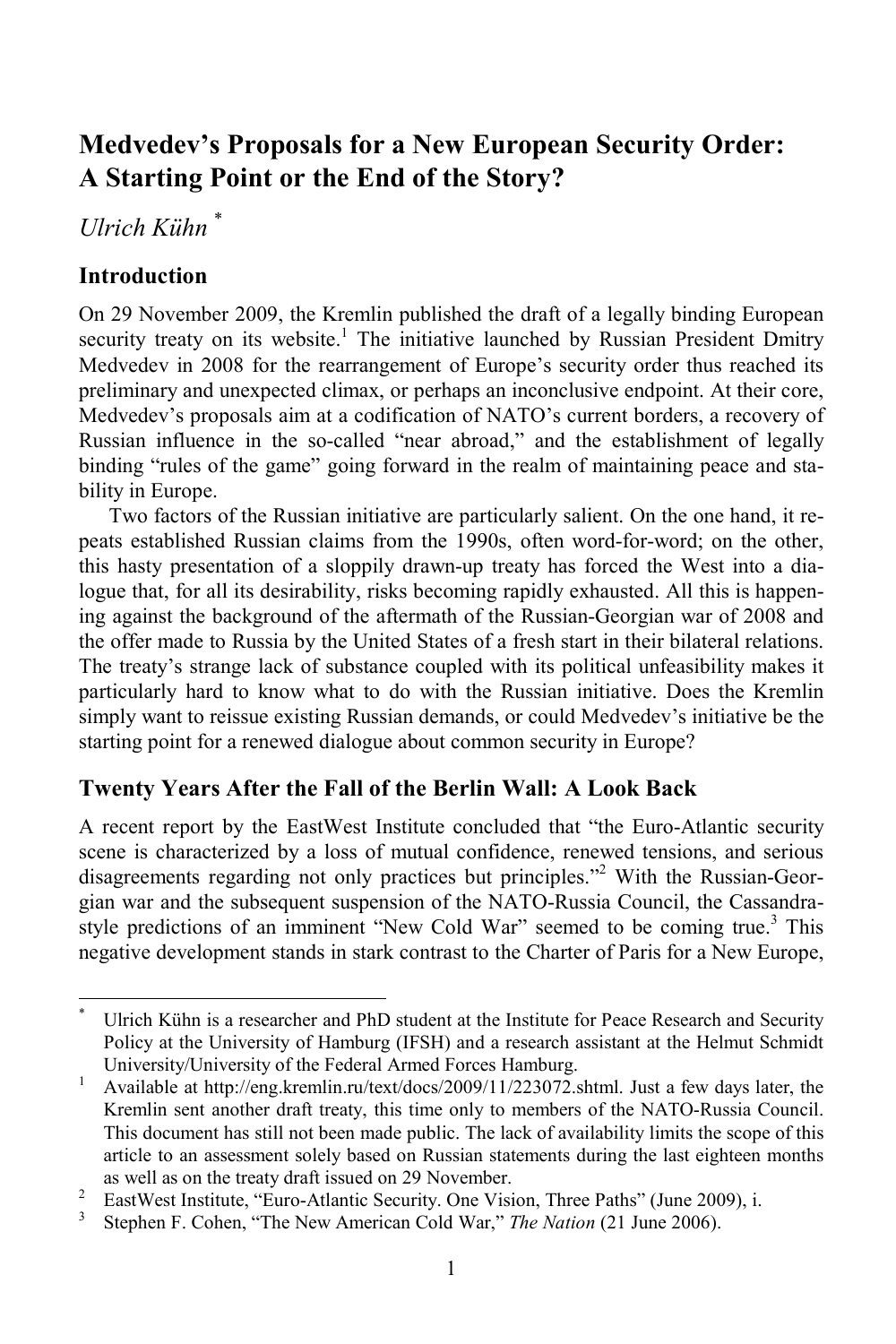l

which was concluded in 1990 and envisioned the end of confrontation and divisions in Europe and the coming of an age of relations based on respect, cooperation, and equal security for all European countries.<sup>4</sup> Twenty years after the fall of the Berlin Wall and the beginning of the dissolution of the Eastern Bloc, the question today is not so much about the necessity of a serious debate on security relations in Europe—because there is obviously a growing need for remedial maintenance—but rather about the causes of the current state of affairs and the potential of future dialogue.

A significant number of the current problems of the existing European security architecture result from Russia's deep dissatisfaction with security structures as they evolved from 1989–90 onwards. From a Russian perspective, the source of all its problems is the continuing existence of NATO and its seemingly inexorable process of eastward enlargement. As a part of the "Two Plus Four Agreement" of 1990, which paved the way for German reunification, the NATO member states and the Soviet Union came to an understanding that they would not station or deploy foreign armed forces and nuclear weapons or their carriers on East German soil.<sup>5</sup> The desire to overcome the European bloc structure was distilled into a simple formula: the Soviet Army was pulling back from the territories of former Warsaw Pact countries, and the West would not (militarily) move in to take its place. Although this deal was never put down in writing (with the exception of the Two Plus Four Agreement), the verbal assurances of high-ranking NATO representatives followed its spirit.<sup>6</sup> The three-stage enlargement of NATO that followed, however, incrementally put an end to this agreed security status quo, and deeply undermined Russian confidence in any assurances given by NATO.

Nevertheless, NATO's strategic outreach to the east was not one-sidedly assertive, especially at the beginning. Instead, its impact was cushioned by attempts to engage Russia in cooperation. Enlargement was made palatable to Russia, at least in NATO's view, by the holding of several summits between Washington and Moscow, the adaptation of the Treaty on Conventional Armed Forces in Europe (CFE), and the NATO-Russia Founding Act. At the same time, the enlargement of the Alliance was perceived by Moscow as a *de facto* roll-back of Russia's influence in Europe. For the Kremlin, triumphalism about the end of the Cold War in sections of the U.S. political elite cou-

<sup>4</sup> Conference on Security and Cooperation in Europe, "Charter of Paris for a New Europe," (21 November 1990); available at http://www.ena.lu/charter-paris-new-europe-paris-21 november-1990-020302522.html. 5

Art. 5, Para. 3 of the Treaty on the Final Settlement with Respect to Germany (12 September 1990); available at www.ena.lu/treaty-final-settlement-respect-germany-020102264.html.<br><sup>6</sup> Then NATO Secretary General Manfred Wörner stated in 1990 that "It he West cannot

Then NATO Secretary-General, Manfred Wörner stated in 1990 that "[t]he West cannot respond to the erosion of the Warsaw Pact with the weakening or even dissolution of the Atlantic Alliance; the only response is to establish a security framework that embraces both alliances: in other words one that draws the Soviet Union into a cooperative Europe. … The very fact that we are ready not to deploy NATO troops beyond the territory of the Federal Republic gives the Soviet Union firm security guarantees." Manfred Wörner, "The Atlantic Alliance and European Security in the 1990s," address to the Bremer Tabaks Collegium, Brussels, 17 May 1990.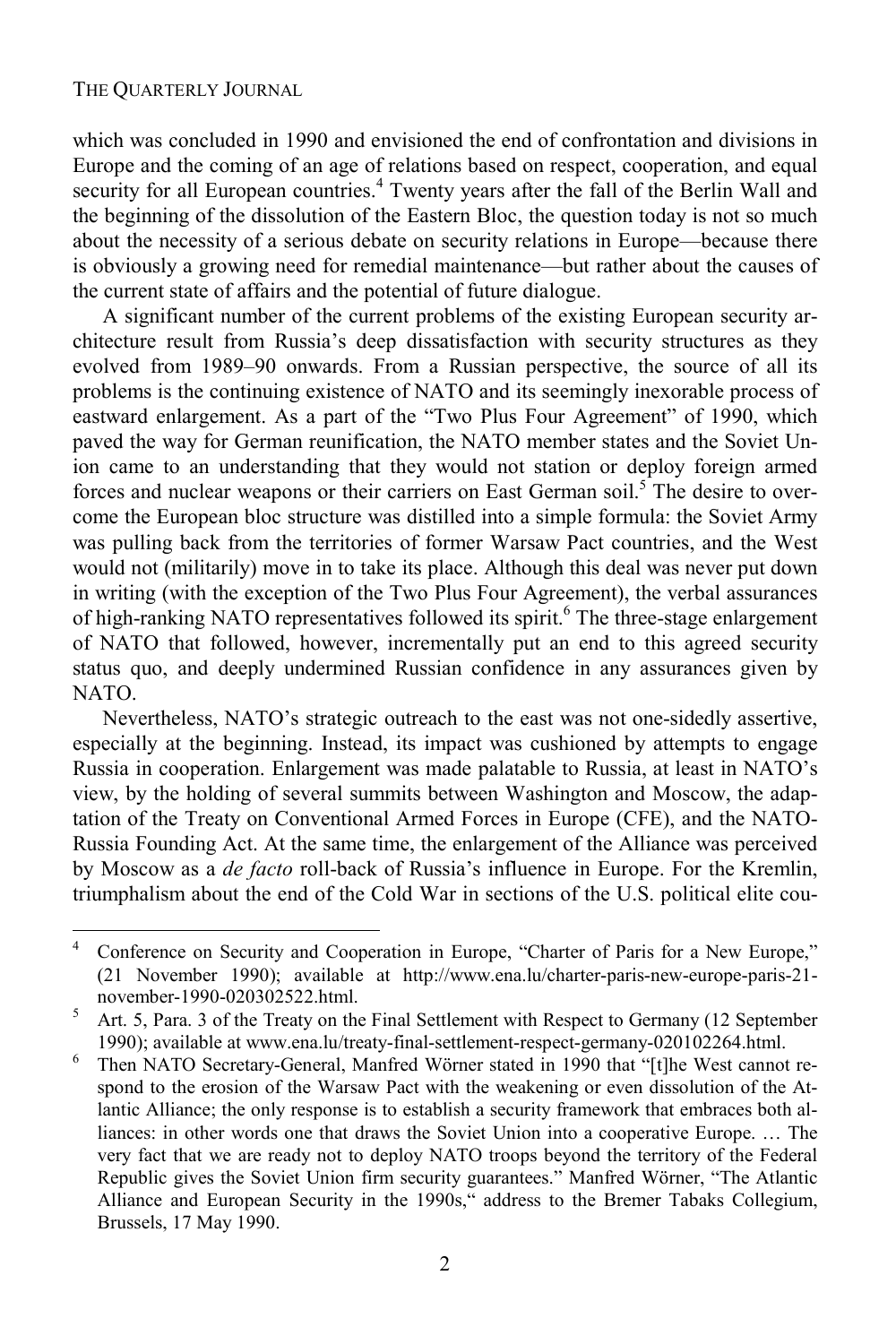pled with a perceived refusal on the part of the U.S. to enter into a dialogue with Russia as equals meant that the process of enlargement, which Moscow already viewed critically, was seen in a still more negative light. Moscow's perception that the Alliance's strategy was Janus-faced was highlighted every time Russia vociferously promoted an alteration of existing European security structures. Notwithstanding the "Billand-Boris-Show" put on by the U.S. President Bill Clinton and the Russian President Boris Yeltsin during the 1990s, and the signing of the NATO-Russia Founding Act, Moscow's desire for the Organization for Security and Cooperation in Europe (OSCE) to be upgraded to a full-fledged regional organization was rejected, especially by Washington. At the same time, the pace of NATO enlargement was being accelerated.

Although Russia had assumed that Russian-American relations would substantially improve in the aftermath of 9/11 and therefore strongly aligned itself with the Bush Administration in the fight against terrorism, Washington answered with the termination of the Anti-Ballistic Missile Treaty (ABM) in 2002, the submission of the woolly Strategic Offensive Reduction Treaty (SORT), a hardening of the link between the socalled "Istanbul Commitments," and the ratification of the Adapted CFE Treaty by NATO members. At the same time, the Rome Declaration between NATO and Russia placed their mutual relations on an entirely new footing. It stated that NATO and Russia would work together "as equal partners in areas of common interest."<sup>7</sup> That at least was the official wording. What followed in practice were U.S. efforts to station components of an anti-ballistic missile system in the Czech Republic and Poland, the stationing of U.S. rotation units at brigade strength in Bulgaria and Romania, the mantralike reiteration of the "Istanbul Commitments," the promise of eventual NATO accession to Ukraine and Georgia, and the recognition of Kosovo's independence in contradiction to international law.

In 2002, at the latest, Russia started to adopt a more aggressive stance toward NATO and some of its direct neighbors. It delayed the CFE process by incompletely withdrawing its troops and equipment from Moldova and Georgia; it made an obvious endeavor to establish the Collective Security Treaty Organization (CSTO) as a kind of counterweight to NATO; it continually attempted to intervene in Moldova's internal affairs, culminating in the Kozak Memorandum of  $2003$ <sup>8</sup>, and it enacted a unilateral and legally questionable suspension of the CFE. Vladimir Putin gave an inflammatory speech at the Munich Security Conference of 2007, which brought many of these issues back to the surface. In addition, there have been recurrent quarrels with Ukraine about the supply of Russian oil and gas, along with the Russian-Georgian war of 2008, which went hand-in-hand with Moscow's unilateral recognition of the independence of South Ossetia and Abkhazia in breach of international law. As an additional provocation to NATO, Medvedev threatened to station conventional *Iskander* short-range mis-

 $\overline{\phantom{a}}$ 

<sup>7</sup> "NATO-Russia Relations: A New Quality," Declaration by Heads of State and Government of NATO Member States and the Russian Federation (Rome, 28 May 2002).<br><sup>8</sup> "Bussian Draft Memorandum on the basic principles of the state structure of

 <sup>&</sup>quot;Russian Draft Memorandum on the basic principles of the state structure of a united state in Moldova" (17 November 2003); available at http://www.pridnestrovie.net/kozak\_ memorandum.html.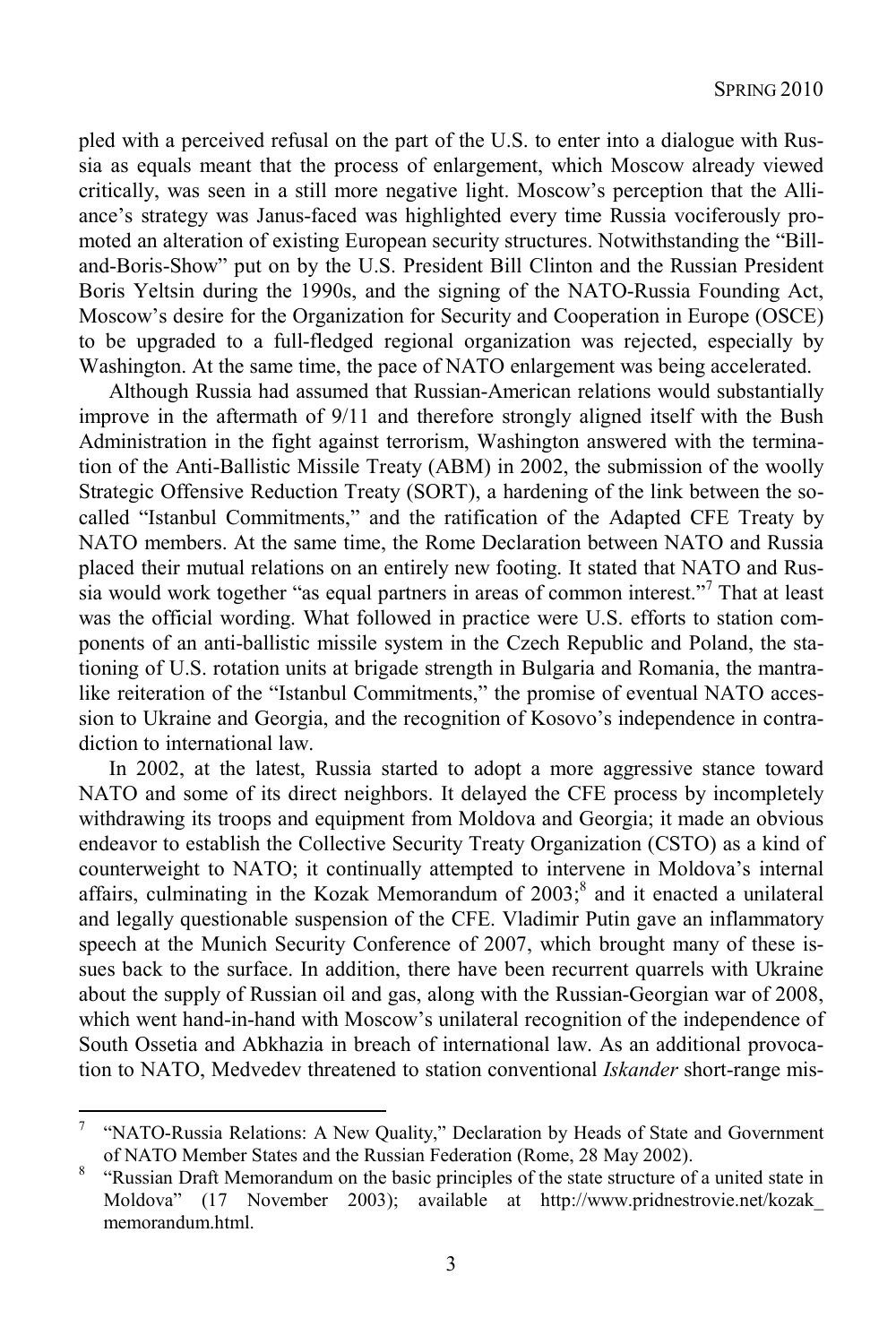l

siles in the *oblast* of Kaliningrad, and the latest amendment to the Russian Law on Defense allows for the extra-territorial deployment of Russian troops to protect Russian citizens abroad from armed attack. Furthermore, ideological differences further encumbered Russia's already difficult relations with NATO (and especially the United States), as Washington's sense of mission under the label of "democracy promotion" was opposed by Russia's self-prescribed model of "sovereign democracy."

When one reviews this chain of events in its entirety, it becomes less surprising that a proposal for a revision of Europe's security structures is now on the table. Nor should we be astonished that the initiative issued from Moscow, because little or nothing has changed in Russia's own perception of a security imbalance since the demise of the Soviet Union. In light of the developments detailed above, the last ten years really do seem to represent a lost decade for Euro-Atlantic security.

### **From Berlin to Corfu: The Genesis of the Russian Proposals**

Less than a month after his inauguration as President of the Russian Federation, Dmitry Medvedev used his first official visit to Berlin as the opportunity to propose the "drafting and signing [of] a legally binding treaty on European security in which the organizations currently working in the Euro-Atlantic area could become parties."<sup>9</sup> According to Medvedev, the current structures are pre-programmed for a restoration of bloc policy approaches. In order to overcome this divide, he proposed looking at a "regional pact based, naturally, on the principles of the UN Charter and clearly defining the role of force as a factor in relations within the Euro-Atlantic community. This pact could achieve a comprehensive resolution of the security indivisibility and arms control issues in Europe that are of such concern to us all." At the same time, he suggested "holding a general European summit to start the process of drafting this agreement." At its core, Medvedev's initiative aimed at: 1) universal and legally binding principles; 2) an end to NATO enlargement; 3) a solution to the arms control deadlock in Europe; and 4) a summit of all parties concerned.

Only four months later, overshadowed by the events of the Russian-Georgian war, Medvedev fleshed out his initiative during the World Policy Conference in Evian. Four "No's" were at the center of his call for equal security for all: "no ensuring one's own security at the expense of others. No allowing acts (by military alliances or coalitions) that undermine the unity of the common security space […] no development of military alliances that would threaten the security of other parties to the Treaty […] no state or international organization can have exclusive rights to maintaining peace and stability in Europe."10 He also argued that the treaty should reaffirm the principles of international law, especially with regard to the right to sovereignty, territorial integrity, and

<sup>9</sup> Dmitry Medvedev, Speech at Meeting with German Political, Parliamentary, and Civic Leaders, Berlin, 5 June 2008; available at www.mid.ru/brp\_4.nsf/0/c080dc2ff8d93629c32574600 03496c4?OpenDocument.<br><sup>10</sup> Dmitry Medvedev, Speech at the World Policy Conference, Evian, 8 October 2008; available

at http://eng.kremlin.ru/speeches/2008/10/08/2159\_type82912type82914\_207457.shtml.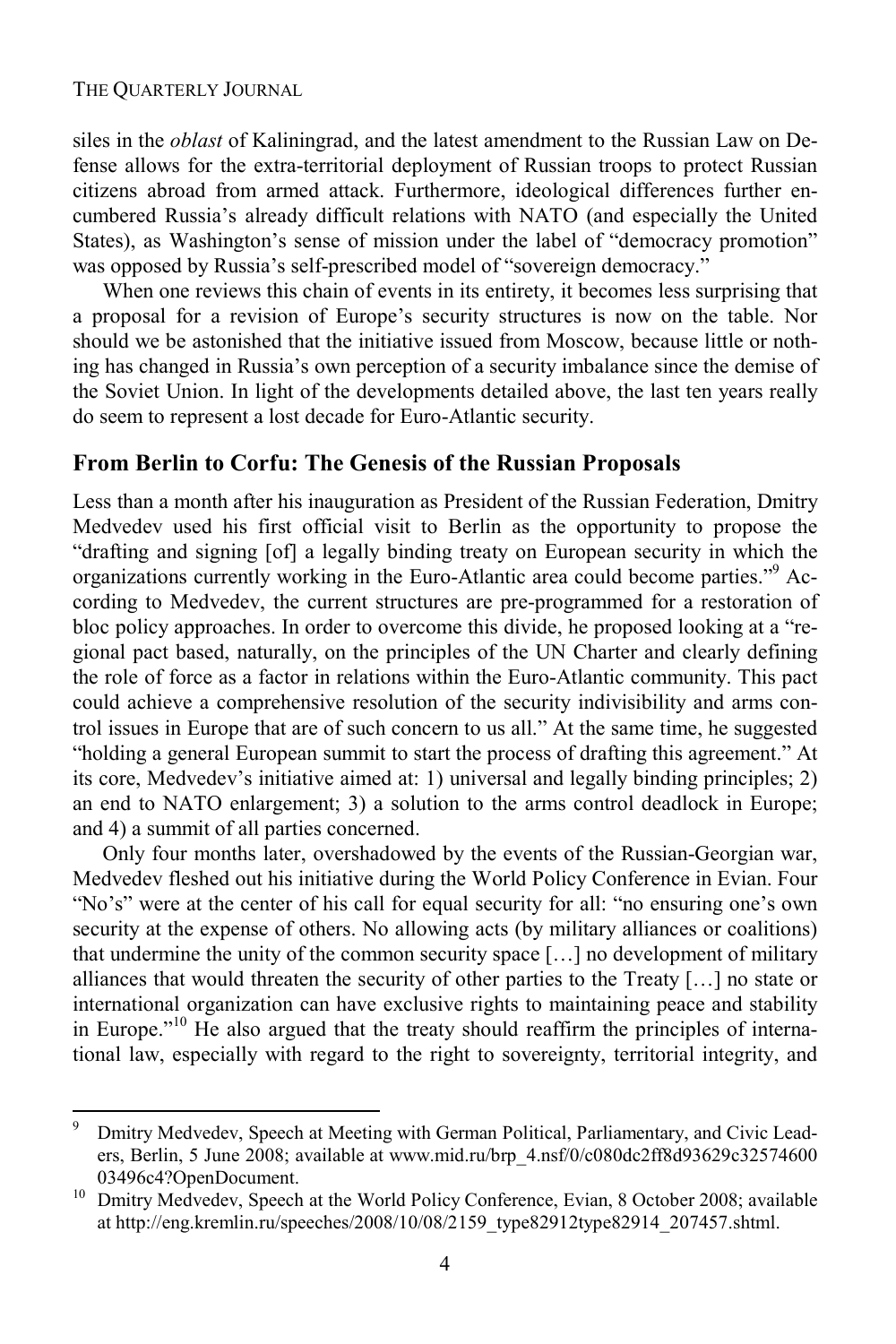political independence of all states, and the inadmissibility of the use of force or the threat of its use. In addition, Medvedev called for the codification of a new approach to conflict prevention and the peaceful settlement of conflicts in the Euro-Atlantic space. Finally, he stated his desire that new cooperation mechanisms should be explored in the realm of arms control and for combating WMD proliferation, terrorism, and drug trafficking.11 In his reply, the French President Nicolas Sarkozy received Medvedev's proposals favorably and suggested a review of all security-relevant structures on the continent. "Why not modernize together our thinking, reflexes, and habits that date back to the Cold War?"12 he asked, recommending the OSCE as the most suitable forum, as it includes all actors of pan-European security as equals.

Since those two speeches by Medvedev, both governmental and non-governmental Russian representatives have used every opportunity to publicly reiterate Medvedev's proposals and to refer to their *raison d'être*. 13 In December 2008, the Finnish OSCE Chairmanship turned its attention to the Russian initiative during an informal working lunch at the Helsinki Ministerial Council meeting. Although reactions ranged from outright rejection to the proposal of an informal ministerial meeting during the first half of 2009, the Greek OSCE Chairmanship worked out a way to keep the discussion alive into 2009.14 At the OSCE's 2009 Annual Security Review Conference, the Russian Foreign Minister Sergey Lavrov gave substance to Medvedev's rather vague proposals for the first time.<sup>15</sup> According to Lavrov, a future security treaty should be based on four primary "conceptual blocs." The first bloc should specify the relations between states in a legally binding manner. Lavrov therefore repeated the calls already made by Medvedev in Evian for common security based on the principles of equality and indivisibility. For the second bloc, intended to deal with the issues of arms control, confidence-building, and restraint and reasonable sufficiency in military doctrine, Lavrov demanded a clear definition of the term "substantial combat forces."<sup>16</sup> The third thematic bloc was to be devoted to conflict resolution and to provide for procedures to

l

<sup>&</sup>lt;sup>11</sup> Medvedev, Speech at the World Policy Conference, Evian, 8 October 2008.

<sup>12</sup> M. Nicolas Sarkozy, Speech at the World Policy Conference, Evian, 8 October 2008,

available at http://www.ambafrance-uk.org/President-Sarkozy-s-World-Policy.html. 13 Compare, for example, Sergey Lavrov's statement at the ministerial working lunch on the Russian initiative regarding a treaty on European security, OSCE MC.DEL/44/08 (Helsinki, 5 December 2008) with Fyodor Lukyanov, "Rethinking Security in "Greater Europe": Why Russia Is Seeking a New Architecture," *Russia in Global Affairs* 7:3 (July–September 2009),

available in English at http://eng.globalaffairs.ru/numbers/28/1298.html. 14 Dov Lynch, "The Corfu Process," in *The Indivisibility of Security: Russia and Euro-Atlantic* 

*Security*, ed. Andrew Monaghan (Rome: NATO Defense College, 2009), 35 ff.<br><sup>15</sup> Sergey Lavrov, Statement at the Opening Session of the OSCE Annual Security Review

Conference, Vienna, 23 June 2009 (OSCE PC.DEL/480/09 English). 16 This term is related to NATO's commitment stemming from the NATO-Russia Founding Act of 1997 to not station any additional such troops on the territories of its member states. "Founding Act on Mutual Relations, Cooperation and Security between NATO and the Russian Federation" (Paris, 27 May 1997); available at www.nato.int/cps/en/natolive/official\_ texts\_25468.htm.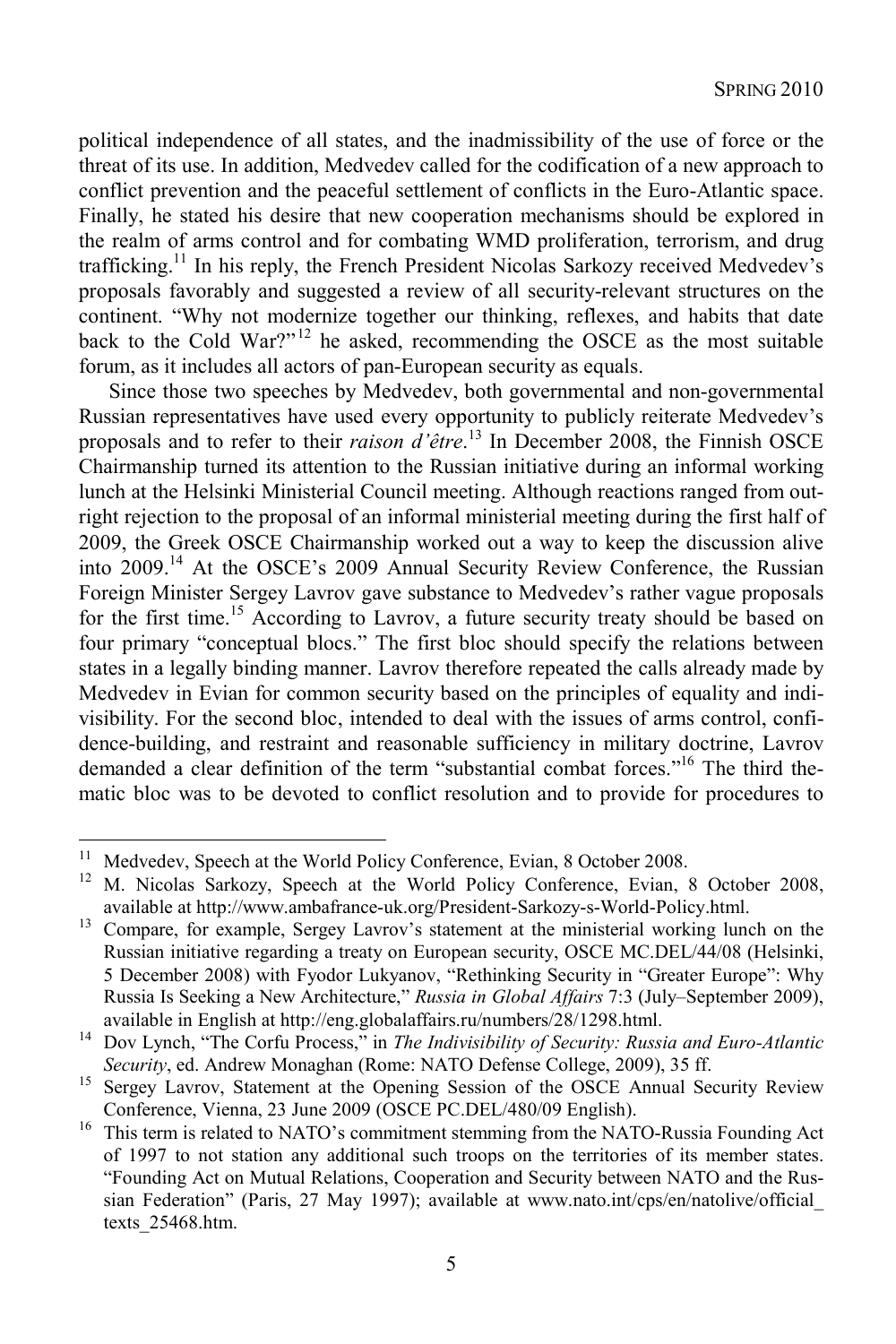$\overline{a}$ 

prevent and peacefully resolve crises that were consistent with the principles of the Charter of the United Nations. The proposed focus of the fourth bloc was to be on cooperative arrangements to counter new threats and challenges. As justification for the proposals set forth, Lavrov referred to the Russian perception of a two-class society in the pan-European security space. While the principle of indivisible security was a political commitment for the OSCE's fifty-six member states, NATO offered its members legally binding assurance. In Lavrov's view, this will lead to an inevitable collision between the pan-European and bloc-based approaches, and to a fragmentation of the common European space.

The discussions within the OSCE finally led to what became known as the Corfu Process. After having acknowledged the need for ongoing discussion, the participants of the informal OSCE ministerial meeting held on the Greek island from 27 to 28 June 2009 channeled the loose dialogue into a regular series of ten rounds of discussions held in the Vienna Hofburg. The possible topics for discussion proposed by the Greek Chairmanship, led by Foreign Minister Dora Bakoyannis, included crisis management, conventional arms control, environmental security, energy security, as well as efforts to strengthen human rights, democracy, and the rule of law.<sup>17</sup> Bakoyannis thus not only succeeded in keeping the debate within the only all-encompassing European security organization—the OSCE—but also extended it to the two remaining OSCE "baskets," which had been disregarded by Russia. According to the plan, the next step was supposed to happen at the OSCE Ministerial Council in Athens in early December 2009. The intention was initially to discuss a clarification of topics, the modalities of the forthcoming dialogue, and the near-term and long-term goals of the debate.

Apparently, the Russian leadership tried to frustrate this schedule. Most observers were surprised when the Kremlin issued a revised treaty document comprising fourteen articles on 29 November 2009, only three days before the start of the OSCE Ministerial Council meeting and four days before the upcoming meeting of foreign ministers of the NATO-Russia Council in Brussels.

### **The Fourteen Articles: Possible Implications, Inconsistencies, and Shortcomings**

Medvedev's treaty draft can be divided into three parts. The first, comprising Articles 1 and 2, concentrates exclusively on the codification of universal "rules of the game." The second section sets forth mechanisms for conflict prevention and settlement. Starting with Article 9, the third part deals with technical aspects of the maintenance of the treaty.

Articles 1 and 2 correspond to existing norms. They oblige the parties to the treaty to observe the principles of "indivisible, equal, and undiminished security." To sustain these principles, no party to the treaty is to "undertake, participate in or support any

<sup>&</sup>lt;sup>17</sup> Greek Minister of Foreign Affairs Dora Bakoyannis, Opening Remarks to the Plenary Session of the Corfu Informal Meeting of OSCE Foreign Ministers on the Future of European Security, Corfu, 28 June 2009; available at www.osce.org/cio/item\_1\_38493.html.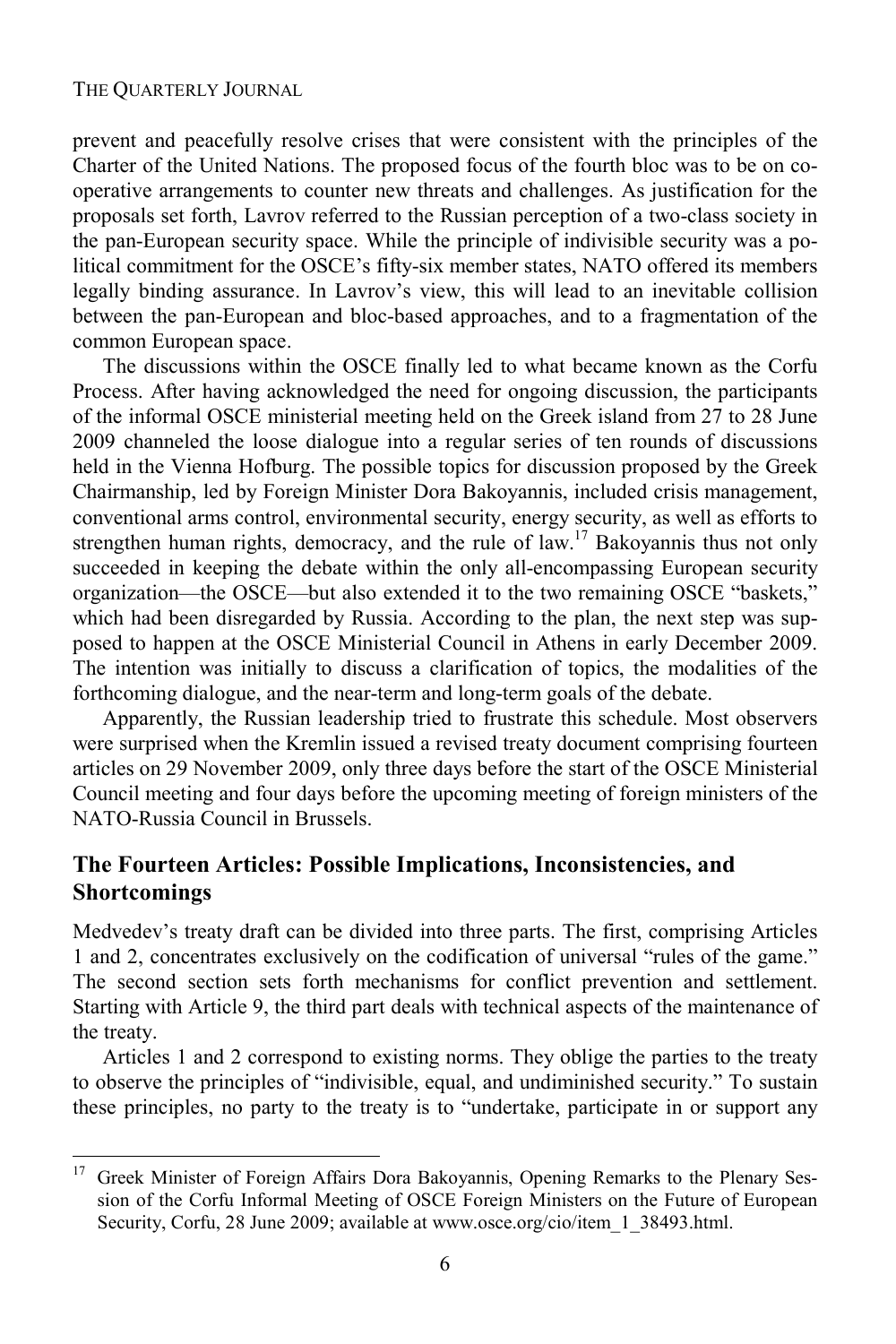actions or activities affecting significantly [the] security of any other Party or Parties to the Treaty." This applies also to "military alliances, coalitions, or organizations" represented in the pan-European space. Furthermore, no party to the treaty shall allow the use of its territory or shall use "the territory of any other Party with the purpose of preparing or carrying out an armed attack against any other Party or Parties to the Treaty." Already, the woolly wording of those two articles leaves dangerous space for diverse interpretations. The phrase "actions or activities" (Art. 2, Para. 1) could apply to any action that one of the parties regards as affecting its security. The same could be said of the reference to the "decisions" of security alliances (Art. 2, Para. 2): these could include anything ranging from the admission of new members to collective obligations to adjust defense budgets, to name just two possible scenarios. If, for instance, NATO should want to admit another state to its Membership Action Plan, Russia could block this "decision" as inconsistent with Article 1. The same could apply to the inclusion of another state in the CSTO. As a consequence, and under the current geopolitical circumstances, Articles 1 and 2 would imply that the boundaries of alliances in Eurasia would be made permanent, at least provisionally. The result would be a security landscape dominated by two military alliances (NATO and the CSTO) alongside a number of unaffiliated states, inevitably condemned to neutrality. Even the phrase "armed attack" (Art. 2, Para. 3) is not adequately specified. In theory, it could also encompass attacks committed by non-state armed groups operating from uncontrolled territories of one state on the territories of another state (e.g. from Transnistria, Abkhazia, South Ossetia, Nagorno-Karabakh, etc.).

The second part of the document begins with Article 3. It includes six articles, and outlines specific mechanisms for conflict prevention and resolution. The actual sequence of the proposed consultation mechanisms (outlined in Article 4) is less interesting than the concept of voting and the rationale for convening a consultation. The draft treaty allows every party the right to request, through diplomatic means or by contacting the depositary, "information on any significant legislative, administrative or organizational measures" undertaken by a third party "which, in the opinion of the Requesting Party, might affect its security" (Art. 3, Para. 1). "Organizational measures" could here cover practically any domestic or foreign political event, such as, for example, the conclusion of an arms cooperation agreement between a party to the treaty and a state not included in the treaty. In the case of a violation or the threat of violation of the treaty (this includes every action inconsistent with Articles 1 and 2), the first step would be to hold consultations (discussed in Article 5). Following such consultations, a conference of the parties to the treaty may ensue, assuming that at least two parties to the treaty support such a request (Art. 6, Para. 2). The conference obtains legal force as soon as at least two thirds of the parties to the treaty take part in it. Decisions of the Conference "shall be taken by consensus and shall be binding" (Art. 6, Para. 3). Yet it is precisely this consensus procedure that would render decision-making impossible, for the simple reason that every party could use its veto power to prevent binding decisions from being reached. Moldova, for instance, could determine that the stationing of Russian troops in Transnistria amounted to a violation of the treaty without the host nation's consent. Moscow, in turn, could use its veto power to prevent any decision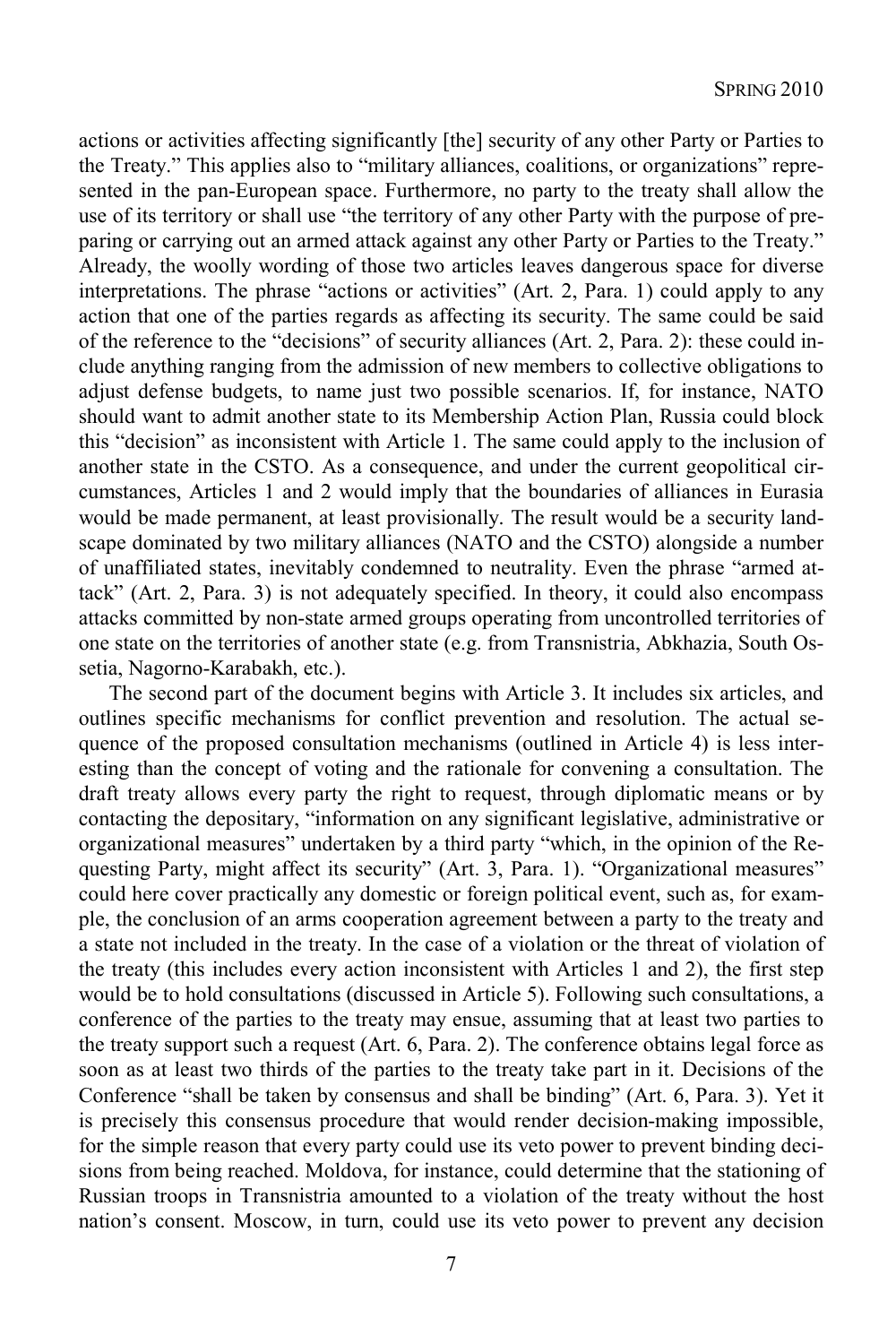from being made by the conference convened as a result. In consequence, the conference would be nothing more than a venue for conversation.

Articles 7 and 8 deal with armed attacks (not defined) "or a threat of such attack against a Party to the Treaty." Besides including the obligation to assist the attacked state (Art. 7, Para. 2), Article 8 stipulates the procedures for the convening of an extraordinary conference in such a case. Decisions of this extraordinary conference also have to be made by common consent to obtain legal force. If the armed attack originates from a party to the treaty, the party loses its vote for the purposes of making a decision. This leaves a certain uncertainty regarding who ultimately decides whether an armed attack did take place and what its territorial origin was. As a consequence, it is not clear who decides whose vote will be withheld. In the real case of the Russian-Georgian war of 2008, for instance, the mechanisms of the treaty would therefore certainly not have prevented the conflict from quickly escalating.

Finally, in the third part of the draft treaty, Articles 9 through 14 deal with international rights and obligations of the parties, entry into force of the treaty, the accession of future members, and withdrawal from the treaty. Article 9, Paragraph 3 prohibits "international obligations incompatible with the Treaty." This means it is ultimately up to the discretion of every single party to the treaty to condemn unspecified "international obligations" of another party to the treaty as being "incompatible" with its own security arrangements. Hence, Russia could block a CFE inspection in Belarus with reference to Belarusian CSTO membership. The same would apply to any activity of the OSCE.

Medvedev's draft treaty includes all the extant security organizations in the pan-European space—or that was at least what the Russian side announced. Article 10 therefore lists the EU, the OSCE, the CSTO, NATO, and the CIS as possible members. Unsurprisingly, the alliance of Georgia, Ukraine, Azerbaijan, and Moldova (GUAM), no particular favorite in Moscow, is not on the list of notified organizations or alliances. This contradicts the right of equal security for all as stated in Article 1.

In connection with a possible withdrawal, it is interesting to take note of the justification required. The document allows every party to withdraw from the obligations of the treaty "should it determine that extraordinary circumstances pertaining to the substance of the Treaty have endangered its supreme interests" (Article 14). What is meant by "extraordinary circumstances" and "supreme interests" is unclear. This is remarkable given the rhetorical vehemence with which Medvedev promoted his concept of a "legally binding" treaty "consolidat[ing] the Euro-Atlantic region as a whole" in the realm of "hard security."<sup>18</sup>

All in all, Medvedev's draft treaty would secure Russia a number of vital geopolitical advantages. Foremost among these would be the legal codification of an end to NATO's eastward enlargement. It would also guarantee a Russian say in the Alliance's decision-making process, the permanent exclusion of certain post-Soviet states (e.g. Georgia and Ukraine) from NATO, the marginalization of GUAM, as well as an exclu-

 $\overline{a}$ 

<sup>18</sup> Medvedev, Speech at the World Policy Conference, Evian, 8 December 2008.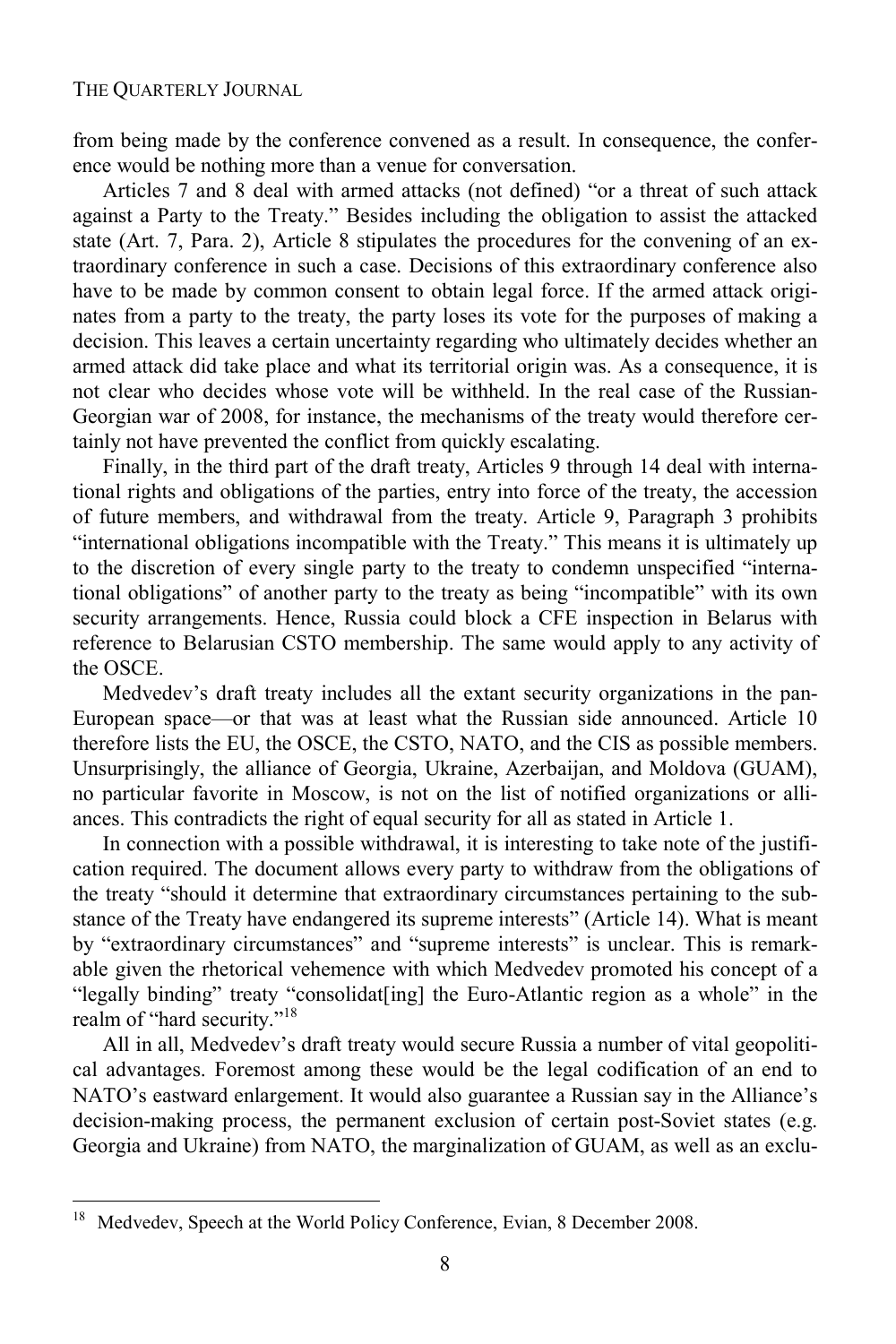sive concentration on "hard" aspects of security, coupled with a neglect of the "soft" dimension of security (i.e., human rights, democracy, and the rule of law). The Russian proposal turns out to be particularly problematic where specific Russian interests collide with international law  $-$  e.g., in the prevention of further rounds of NATO enlargement. Whereas Medvedev's draft treaty explicitly allows for and respects the right of neutrality (Art. 9, Para. 4), its Article 2 effectively places strict limits on the rights of the parties to the treaty to freely choose their own security arrangements, e.g. through NATO accession. Article 2 therefore directly contradicts Article 1, which elevates "the principles of indivisible, equal and undiminished security" to treaty norms. Article 2 also stands in contrast to the OSCE's Charter for European Security of 1999, which grants every state the right "to be free to choose or change its security arrangements, including treaties of alliance, as they evolve."19 Nevertheless, Medvedev's draft explicitly refers to the Charter in its preamble. Such inconsistencies are either intended to support as yet uncertain political goals, or are the result of almost unbelievably sloppy work.

However, Medvedev's draft also provokes disappointment with regard to previously voiced Russian announcements about what the content of the treaty would be. Going against those prominent announcements, important fields of security are simply missing. To begin with, the draft leaves out entirely the topics of arms control and military sufficiency. Neither the moribund CFE regime nor the development of further confidence- and security-building measures such as the Vienna Document is mentioned. The same applies to the debate about "substantial combat forces." Moreover, the whole sphere of "soft" security, which constitutes the third "basket" of the OSCE, is blocked out, as is the urgent area of energy security. Contrary to several announcements made by Russian officials, Medvedev's draft does not offer new cooperation mechanisms to counter proliferation, terrorism, and illicit drug trafficking. Likewise, for one of the most pressing problems of pan-European security—the question of subregional conflicts—the document presents no innovative attempt at a solution. If anything, by using the imprecise expression "armed attack," the treaty could heighten the likelihood of conflict in areas such as Nagorno-Karabakh. In this connection, it is furthermore noticeable that Medvedev's fourteen articles forget to mention the stationing of foreign troops on the territory of another party to the treaty. Against the background of the CFE controversy about the presence of Russian troops in Moldova and Georgia, this oversight seems unsurprising.<sup>20</sup> At the same time, the document binds parties to the treaty that are members of military alliances, coalitions, or organizations to respect principles set forth in the Charter for European Security and other documents adopted by the Organization for Security and Cooperation in Europe (Art. 2, Para. 2). Without any doubt, the 1994 Code of Conduct on Politico-Military Aspects of Security is an integral part of such OSCE documents. Article 14 of the Code of Conduct explicitly

<sup>19</sup> 19 Charter for European Security, Art. II, Para. 8 (Istanbul, 8 November 1999); available at www.osce.org/item/17497.html.<br><sup>20</sup> Ulrich Kühn, "From Capitol Hill to Istanbul: The Origins of the Current CFE Deadlock,"

*CORE Working Paper 19* (December 2009).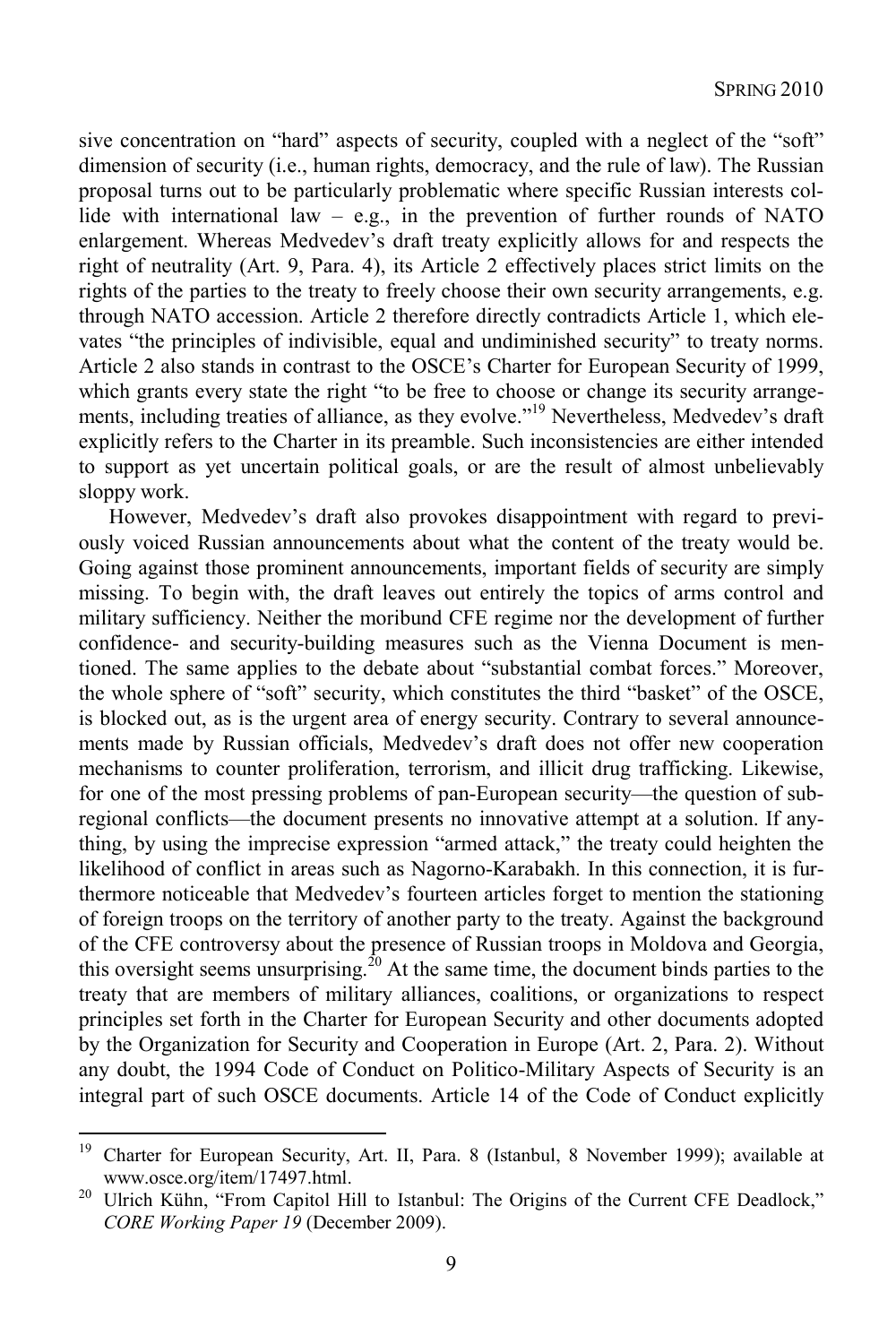ensures that "a participating State may station its armed forces on the territory of another participating State in accordance with their freely negotiated agreement as well as in accordance with international law. $"^{21}$ 

### **The Russian Proposals of the Mid-1990s: Similarities and Differences**

Russian proposals for the modification of Europe's security structures are far from a new phenomenon. They are part of political tradition that can be traced back at least to the nineteenth century.<sup>22</sup> The Kremlin is now in a much stronger position than it was when Russia attempted to change the existing European security architecture in the mid-1990s. While Boris Yeltsin at times appeared to behave like a petitioner, the Medvedev/Putin dual leadership can at least point to a more stable national economy and massive popular support. Though the renaissance of Russia's Great Power ambitions still rests on two rather fragile pillars—the world's largest nuclear arsenal and Siberia's seemingly endless supply of natural resources—the Kremlin has, since the turn of the millennium, not only undertaken a course of internal consolidation, but has also succeeded in restoring a component of external power projection toward its near neighborhood to its foreign policy portfolio. This new "strength" was made most bluntly manifest in the 2008 war with Georgia, which was accompanied by the tacit termination of NATO's eastward enlargement (at least for the time being).

The current Russian proposals inevitably evoke the feeling of *déjà-vu*. Russia already put forward proposals for the realignment of Europe's security structures in the mid-1990s. But while Moscow was then primarily aiming to transform the OSCE into a full-fledged regional security organization with a legally binding mandate,  $^{23}$  today's proposals aim at legally binding rules, this time in the form of a treaty. Moscow would still like to see a hierarchization of European security structures, and hence the subordination of NATO under the vague long-term rubric of equal security for all. The history of the Russian attempts, and Moscow's isolation, is well known.<sup>24</sup> Yet a short review could turn out to be eye-opening in view of the similarities and differences across time.

After having vainly championed the upgrading of the OSCE to a regional collective security organization with legally binding character during the 1994 CSCE/OSCE Budapest Summit, which had foundered as a result of Washington's decision in favor of NATO enlargement, in September 1996 the Russian leadership took up the proposal of elaborating a "new security system" encompassing all international organizations ac-

l

<sup>21</sup> OSCE, "Code of Conduct on Politico-Military Aspects of Security," 3 December 1994 (OSCE DOC.FSC/1/95); available at www.osce.org/item/4256.html. 22 Adam Daniel Rotfeld, "Does Europe Need a New Security Architecture?" *Finnish Institute* 

*of International Affairs and MFA* (March 2009): 2 et seq. <sup>23</sup> CSCE, DOC.433 (30 June 1994).

<sup>&</sup>lt;sup>24</sup> Victor-Yves Ghebali, "Growing Pains at the OSCE: The Rise and Fall of Russia's Pan-European Expectations," *Cambridge Review of International Affairs* 18:3 (2005): 375–88.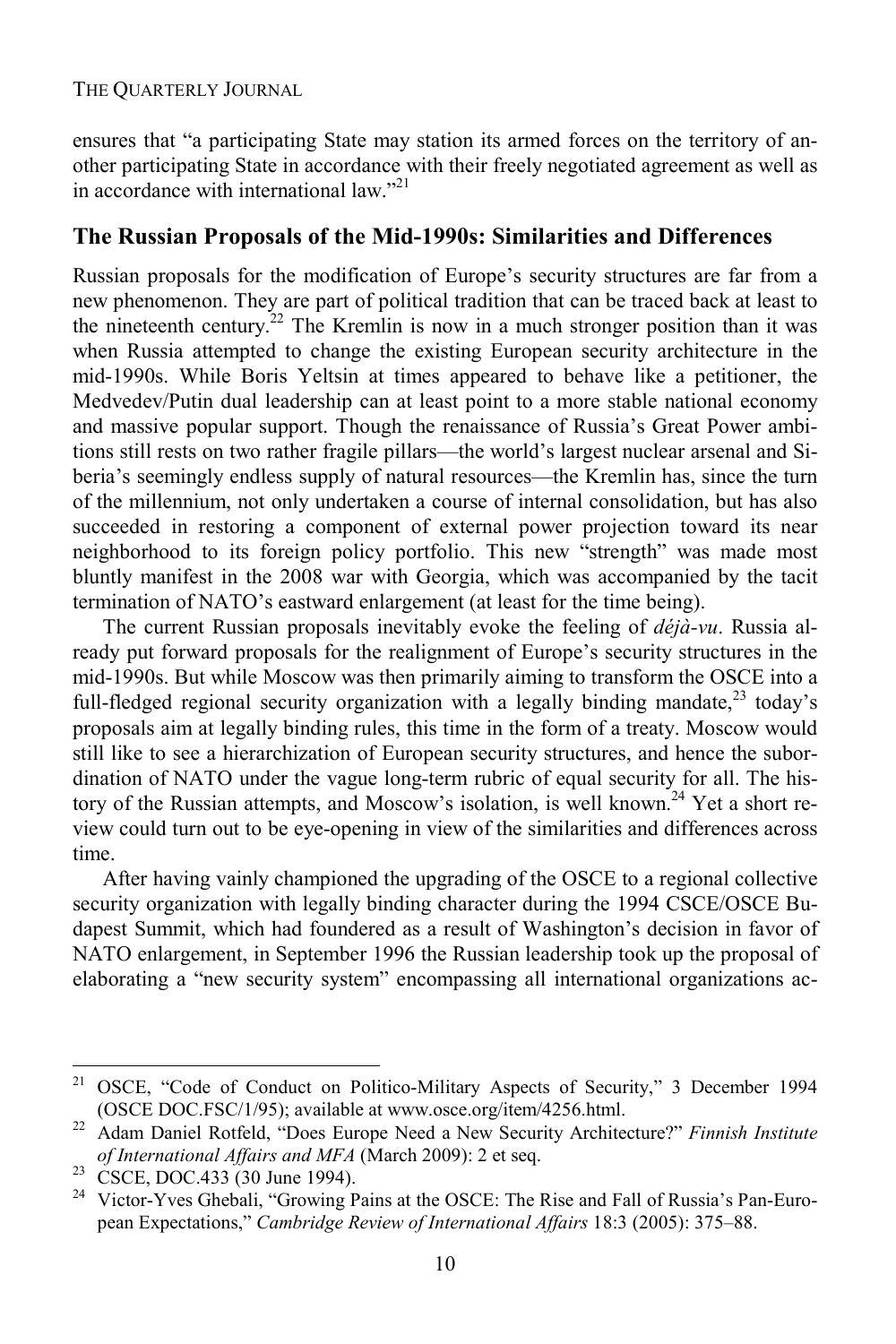tive in the realm of European security.<sup>25</sup> The Russian proposals and demands between 1994 and 1996 read like a blueprint of today's drafts. Then Deputy Minister of Foreign Affairs Nikolai Afanasjevski, for instance, claimed the indivisibility of security during the first meeting of the High Council of the OSCE in 1995. According to Afanasjevski, no state should ensure its own security at the expense of others. Furthermore, he called for mechanisms for the implementation of mandatory consultations, the elaboration and signing of a Euro-Atlantic or Eurasian cooperation treaty, and the adaptation of existing treaties on military aspects of security to take account of the changing realities of the European security landscape.26 This proposal also insisted, "no state, no group of states and no organization should claim any dominant responsibility for peace and stability in the OSCE area or establish spheres of influence."<sup>27</sup> A further similarity also seems to exist in the inability of the Russian leadership, whether under Yeltsin or Medvedev, to express their point of view in concrete terms. Thus, in 1995, the Russian academic Andrei Zagorski criticized this inability as being distinctive of the project.<sup>28</sup> According to Zagorski, introducing a concept of an all-encompassing security model seems to serve only the objective of keeping the topic of "OSCE as *the* central European institution" on the table. Even these days, one cannot fend off the impression that, for Moscow, the most important thing is to be involved in a dialogue with the U.S. on a nearly equal footing, and to garner the resulting good publicity – all in the name of seeing its status as a great power renewed.

In contrast to Medvedev's proposals, the Russian leadership under Yeltsin did pay significant attention to the remaining two "baskets" of the OSCE's principles. Whereas demands for the recognition of the all-encompassing character of European security, including economic, legal, and humanitarian aspects, are not entirely alien to the current rulers of Russia<sup>29</sup> (at least at the level of rhetoric), they do not find concrete political expression in the recent draft treaty. This may on the one hand reflect Russia's now more than ambivalent stance toward the "human dimension" of the OSCE. On the other hand, it may be due to the primacy of a concentration on Russia's own economic consolidation. But however their livery has been changed, one can also detect here echoes of former Russian attempts to prevent NATO enlargement. During the mid-1990s, this goal was pursued by efforts to establish "round tables'" and mutual security guarantees given by Russia together with the Western European states to the countries of Central

l

<sup>&</sup>lt;sup>25</sup> Yevgeny Primakov, Speech to the OSCE Permanent Council, 20 September 1996 (OSCE

REF.PC/587/96). <br><sup>26</sup> Quoted in Andrej Zagorski, "Rußland und die OSZE—Erwartungen und Enttäuschungen," in *OSZE-Jahrbuch 1995*, eds. IFSH (Baden-Baden: Nomos, 1995), 112.<br><sup>27</sup> Quoted from Heinrich Schneider, "The "European Security Model for the 21st Century – A

Story without an Ending?" in *OSCE Yearbook 1997*, eds. IFSH (Baden-Baden: Nomos,

<sup>1997), 243.&</sup>lt;br><sup>28</sup> Zagorski, "Rußland und die OSZE—Erwartungen und Enttäuschungen," 113.<br><sup>29</sup> Medvedev, Speech at the World Policy Conference, Evian, 8 December 2008.

Medvedev, Speech at the World Policy Conference, Evian, 8 December 2008.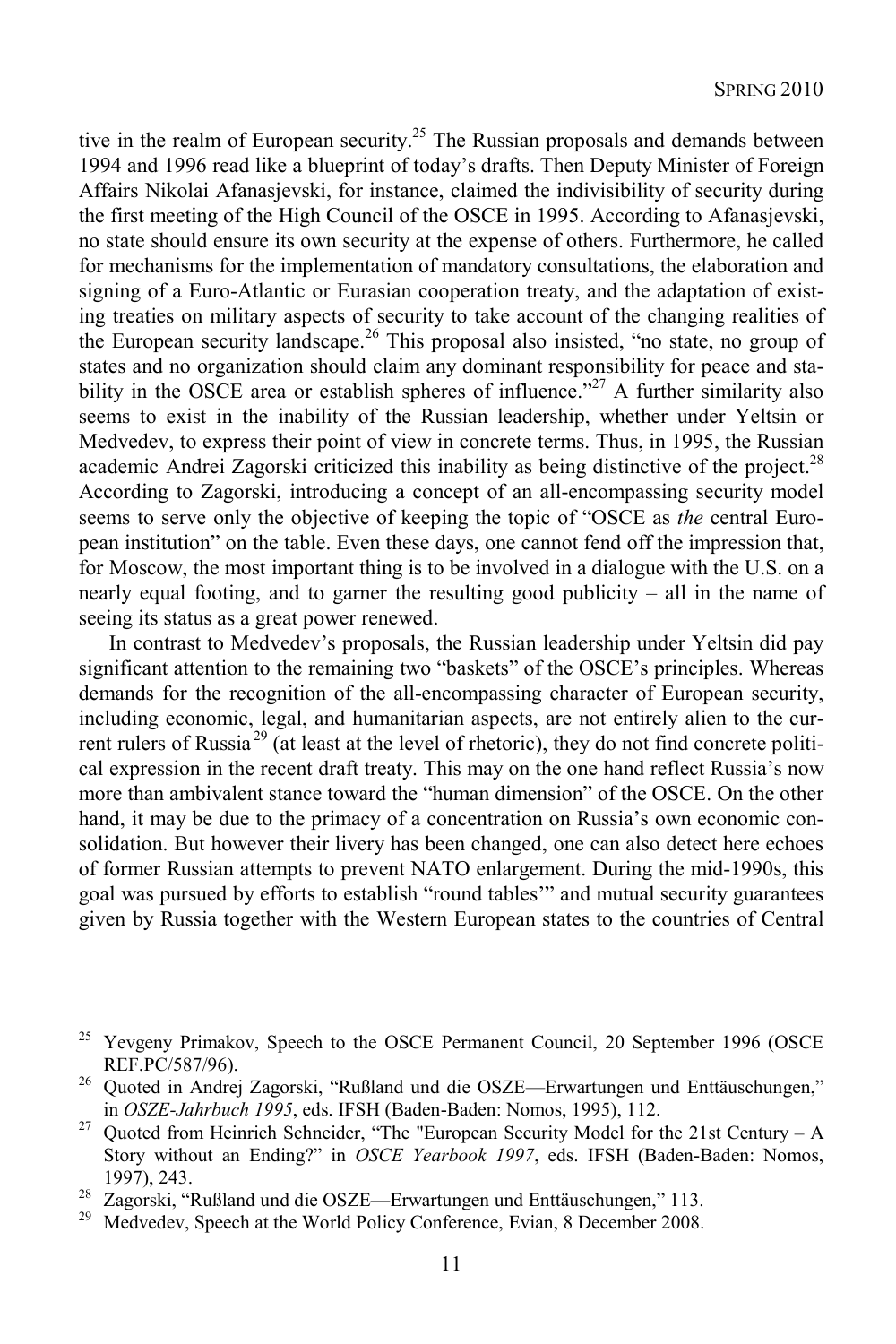and Eastern Europe.<sup>30</sup> In Europe's post-enlargement landscape, Articles 1 and 2 of Medvedev's draft treaty are now replacing such efforts.

The requirement for pragmatic cooperation that was triggered by the international financial crisis as well as Washington's willingness to push the "reset button" leads to a situation where, for the first time since the end of the Cold War, a Russian push to overhaul existing security structures could meet with some degree of acceptance. As in the mid-1990s, today's process could be a long-lasting one, especially in view of the complexity of the issues that need to be dealt with (and always assuming that the Kremlin will add its own dose of inertia to its own proposals). In contrast to its stance during the Yeltsin years, Moscow will now probably not settle for a merely politically binding document akin to the 1999 Charter for European Security. The Russian leadership seems too self-confident to do that. Should Medvedev's initiative follow the "normal" routine within the OSCE, this could lead to a Russian withdrawal from the debate. A look back fifteen years into the past should be enough to remind Moscow of the discrepancy between its aspirations to a *sui generis* capacity to shape European security policy and the geopolitical reality in Europe today.

### **The Subsequent Debate**

 $\overline{a}$ 

As the first treaty draft only reached the OSCE member states on the eve of the Ministerial Council in Athens, the meeting was necessarily dominated by Moscow's surprising actions. Although the Greek Chairmanship had worked hard to try to embed Medvedev's initiative within the OSCE framework, Athens revealed that Moscow viewed the Corfu Process and its own proposals as two different, albeit overlapping, issues, and that it saw the OSCE as the wrong forum for a discussion.<sup>31</sup> This apparently led to a serious dispute behind the scenes, as the result of which Moscow backed down and agreed upon a continuation of the Corfu Process.<sup>32</sup> In concrete terms, the OSCE member states concluded that they would transfer the dialogue to Vienna, where they would hold regular discussions and present an interim report by the end of June 2010 "summarizing proposals put forward by the participating States within the Corfu Process."<sup>33</sup> Further steps are to be concluded by the Permanent Council and the Forum for Security Cooperation.

<sup>&</sup>lt;sup>30</sup> In a secret letter dated 15 September 1993 to the heads of state and government of the U.S., Great Britain, France, and Germany, Boris Yeltsin wrote that Russia "would be prepared, together with NATO, to offer official security guarantees to the East European states with a focus on ensuring sovereignty, territorial integrity, inviolability of frontiers, and maintenance of peace in the region." Quoted from Rotfeld, "Does Europe Need a New Security Architecture?", 14. 31 Russian Minister for Foreign Affairs Sergey Lavrov, Statement at the Seventeenth Meeting

of the OSCE Ministerial Council, 1 December 2009 (OSCE MC.DEL/19/09). 32 Reinhard Veser, "Moskau verliert gegen Korfu. Ein Dämpfer für Medwedjews Sicherheits-

initiative," *Frankfurter Allgemeine Zeitung* (3 December 2009): 5.<br><sup>33</sup> OSCE, "Furthering the Corfu Process," 2 December 2009 (OSCE MC.DEC/1/09).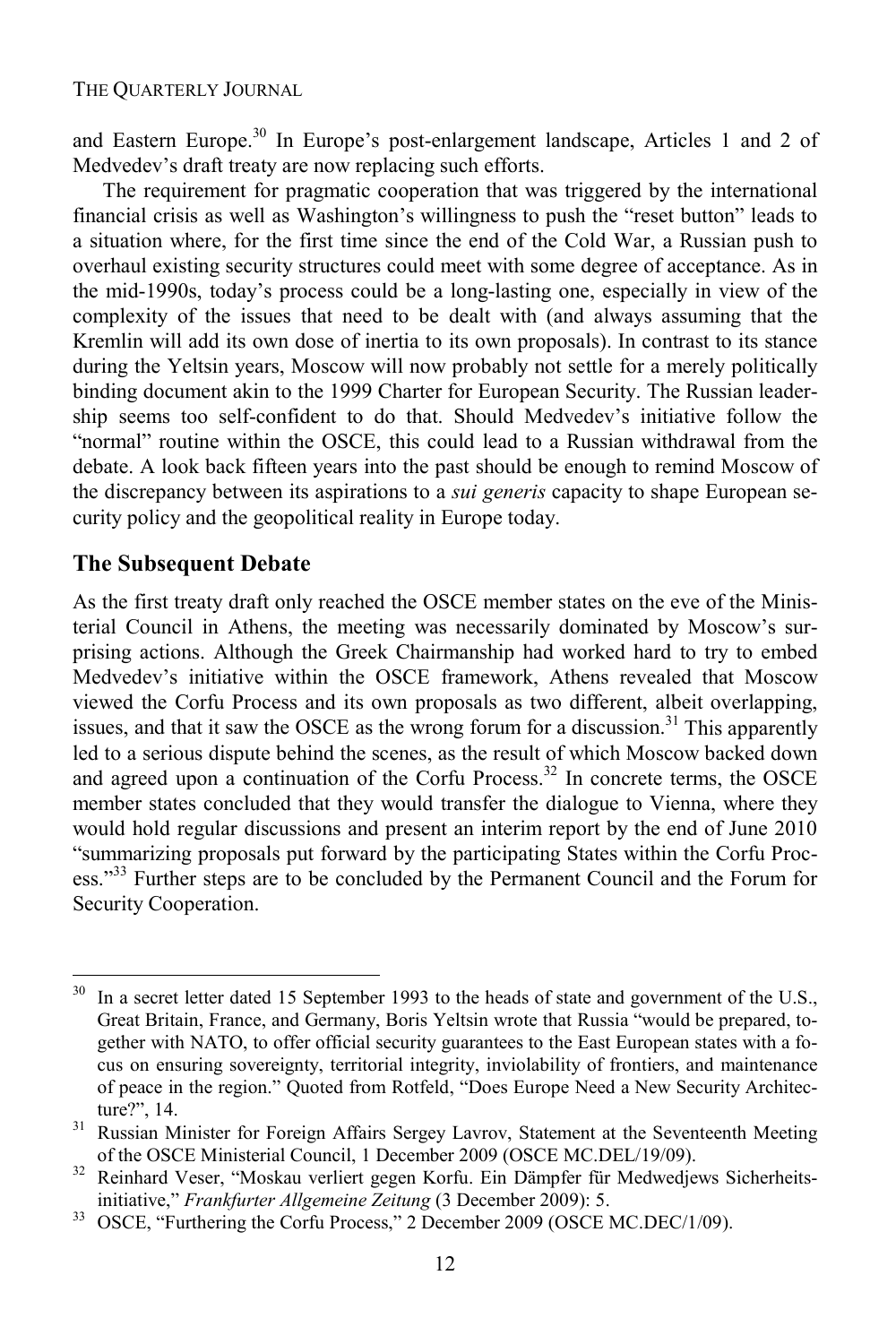The dialogue is thus ironically proceeding within exactly that organization that Russia has increasingly been criticizing for its "double standards" in recent years.<sup>34</sup> The rushed release of the draft treaty, the lack of coordination with the Greek Chairmanship, and (last but not least) the exclusive concentration on "hard" aspects of security can be seen as indicators that Russia refuses to accept the OSCE as the correct forum for dialogue. Moscow's stance is not unfounded. The lessons of the 1990s in particular taught Moscow that, within the OSCE, its own security proposals merely result in the issuing of tentative documents. There is therefore a risk that Moscow will lose interest in its own initiative. Contradicting this hypothesis, however, are recent Russian statements that see Medvedev's draft rather as a stimulus to a long and intensive debate.35 According to Lavrov, "the journey is only just beginning."36

The Russian point of view could be bolstered by one momentous coincidence. Since the beginning of 2010, Russia's close ally Kazakhstan has held, for the first time, the OSCE Chairmanship. Kazakhstan's overarching aim, besides diverting attention from its own internal situation, is to culminate its chairmanship by holding an OSCE summit in its own country.<sup>37</sup> To accomplish this goal, Astana would have to succeed in filling the summit with sufficient political substance. That is a goal that a more tangible version of a statement of principles regarding pan-European security would fulfill perfectly. One can therefore assume with some certainty that Kazakhstan will at least offer consistent support to the idea of a dialogue on the Russian proposals during 2010. Whether the Central Asian state is able to launch its own substantial initiatives remains to be seen.

The first reactions of NATO and the U.S. to Medvedev's proposals turned out to be unambiguously negative. On the occasion of his latest visit to Moscow, NATO Secretary-General Anders Fogh Rasmussen stated unequivocally, "I don't see a need for new treaties or new legally binding documents because we do have a framework already."38 Following this line of argumentation, U.S. Secretary of State Hillary Clinton, in her speech before the French Military Academy on 29 January 2010, stressed the need to pursue the dialogue with Russia in the context of existing institutions such as the OSCE

 $\overline{\phantom{a}}$ 

<sup>&</sup>lt;sup>34</sup> Russian Minister for Foreign Affairs Sergey Lavrov, Statement at the Opening Session of the

OSCE Annual Review Conference, Vienna, 23 June 2009 (OSCE PC.DEL/480/09).<br>
<sup>35</sup> Alexander Grushko, "Proposals from the Russian President Dmitry Medvedev on the New<br>
European Security Treaty: Origins and Prospects," *RIA No* 

<sup>&</sup>lt;sup>36</sup> Russian Minister for Foreign Affairs Sergey Lavrov, Statement at the Seventeenth Meeting

of the OSCE Ministerial Council, 1 December 2009 (OSCE MC.DEL/19/09). 37 The last OSCE Summit to be held was in Istanbul in 1999. According to the Kazakh President Nursultan Nazarbayev, "The ten-year interval since the last OSCE summit is an illustration of the fact that the consensus base is in stagnation, if not in crisis. In this regard, we call upon the OSCE participating States to support Kazakhstan's initiative urging the convening of a summit in 2010." "Text of the video address by President Nursultan Nazarbayev on the occasion of Kazakhstan's assumption of the Chairmanship of the OSCE," 14 January 2010 (OSCE CIO.GAL/4/10). 38 Quoted in Conor Sweeney, "NATO Chief Opposes Russia's Security Pact Proposal," *Reuters*

<sup>(17</sup> December 2009); available at www.reuters.com/article/idUSTRE5BF38D20091217.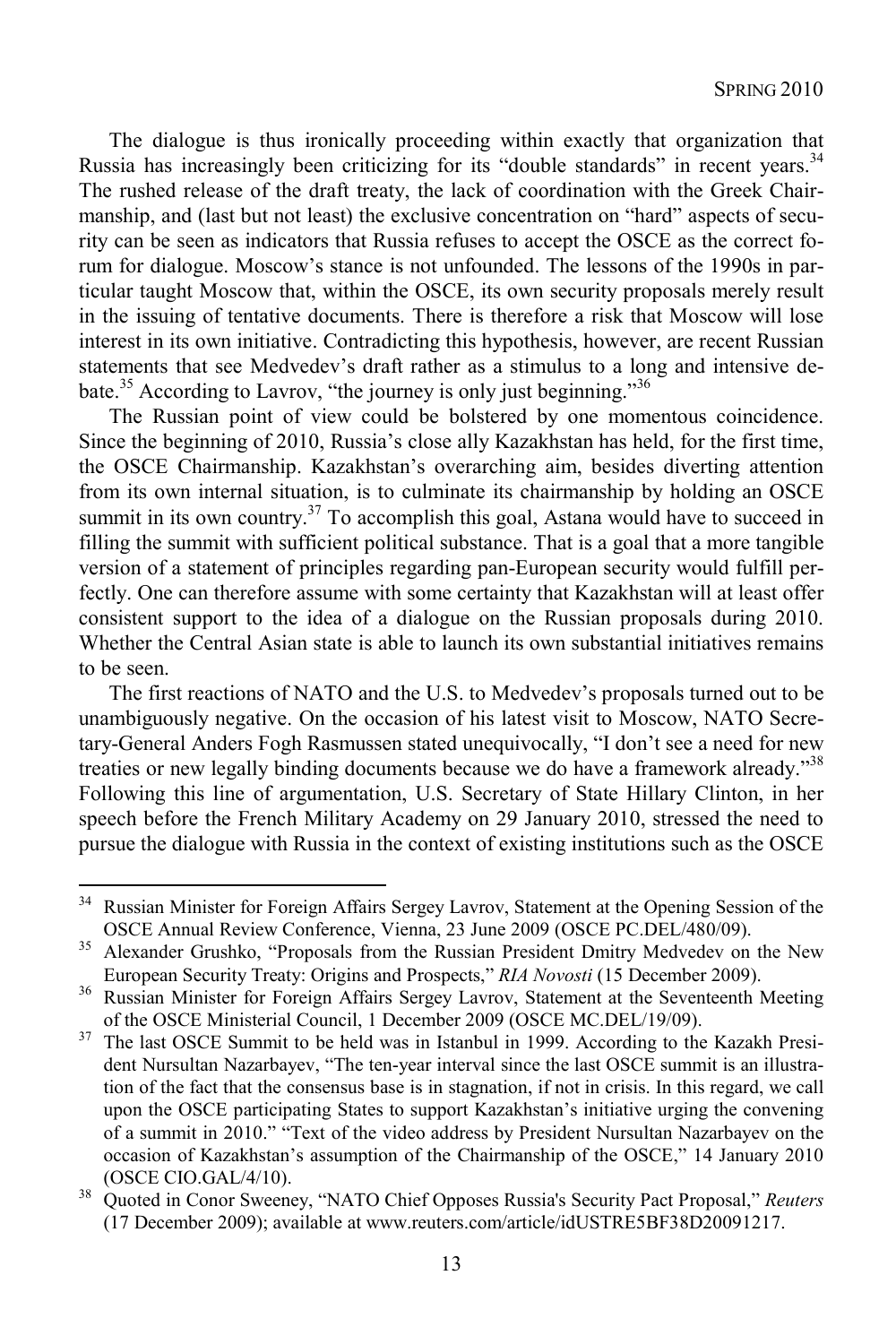l

and the NATO-Russia Council "rather than by negotiating new treaties."39 At the same time, she acknowledged the necessity of substantive dialogue with Russia, the revitalization of existing European arms control regimes, and a strengthening of the OSCE's role.

The greatest risk for Medvedev's attempt lies without any doubt in the possibility that the West will adopt a passive "wait and see" attitude, or that it will express active disinterest. The modest reaction of the Western media is a serious warning signal. Negative reactions from Georgia and NATO Headquarters, among others, were to be expected. Yet such negative reactions should not discourage Western governments from dealing with Moscow's proposals thoroughly. Quite rightly, Wolfgang Ischinger, Chairman of the Munich Security Conference, pointed out the opportunities a restarted security dialogue with the Kremlin could create.<sup>40</sup> Positive undertakings, such as the establishment of a Euro-Atlantic Security Initiative by the Carnegie Endowment with the participation of prominent political figures, also send important signals. However, the discussion should not become a purely academic debate.

### **Feasibility vs. Opportunity: An Attempt at a Conclusion**

An assessment of the feasibility of Medvedev's proposals compared to the opportunity they represent turns out to be straightforward. In its current form, the Kremlin's draft treaty does not offer an increase in security. The draft lacks substance, exactitude, and political foresight. Demands that obviously aim to undermine NATO's collective security commitments will clearly be rejected by the Alliance. The same applies to any legal codification of the future status of sovereign and free nations on Russia's periphery. A complete phasing out of the "human dimension" must not happen, especially with the participation of the EU as a community of values. For the reasons presented here, the Russian draft treaty in its current form is not politically feasible, neither right now nor in the near future.

Twenty years after the fall of the Berlin Wall, however, the proposals blatantly reveal the extent to which the West has neglected Russia's security interests. In equal measure it has failed to understand Russia's perceptions of its increasing geopolitical isolation. The story of the 1990s speaks volumes about this perception. As well as underlining the non-negotiability of the principles of human rights, democracy, and the rule of law, any future dialogue with the Kremlin also needs to face up to the legitimate criticism of double standards and has to find answers to such allegations. As an initial confidence-building measure, it is essential that the West change its attitude in dealing with Moscow. In this respect, the Obama Administration seems to be on the right path.

<sup>&</sup>lt;sup>39</sup> Hillary Rodham Clinton, "Remarks on the Future of European Security," L'Ecole Militaire, Paris (29 January 2010). 40 Wolfgang Ischinger, "Keine Angst vor Medwedew! Die russische Initiative zur europäischen

Sicherheit ist beachtlich," *Tagesspiegel* (3 December 2009); available at www.tagesspiegel.de/meinung/kommentare/Russland-Nato;art141,2965593.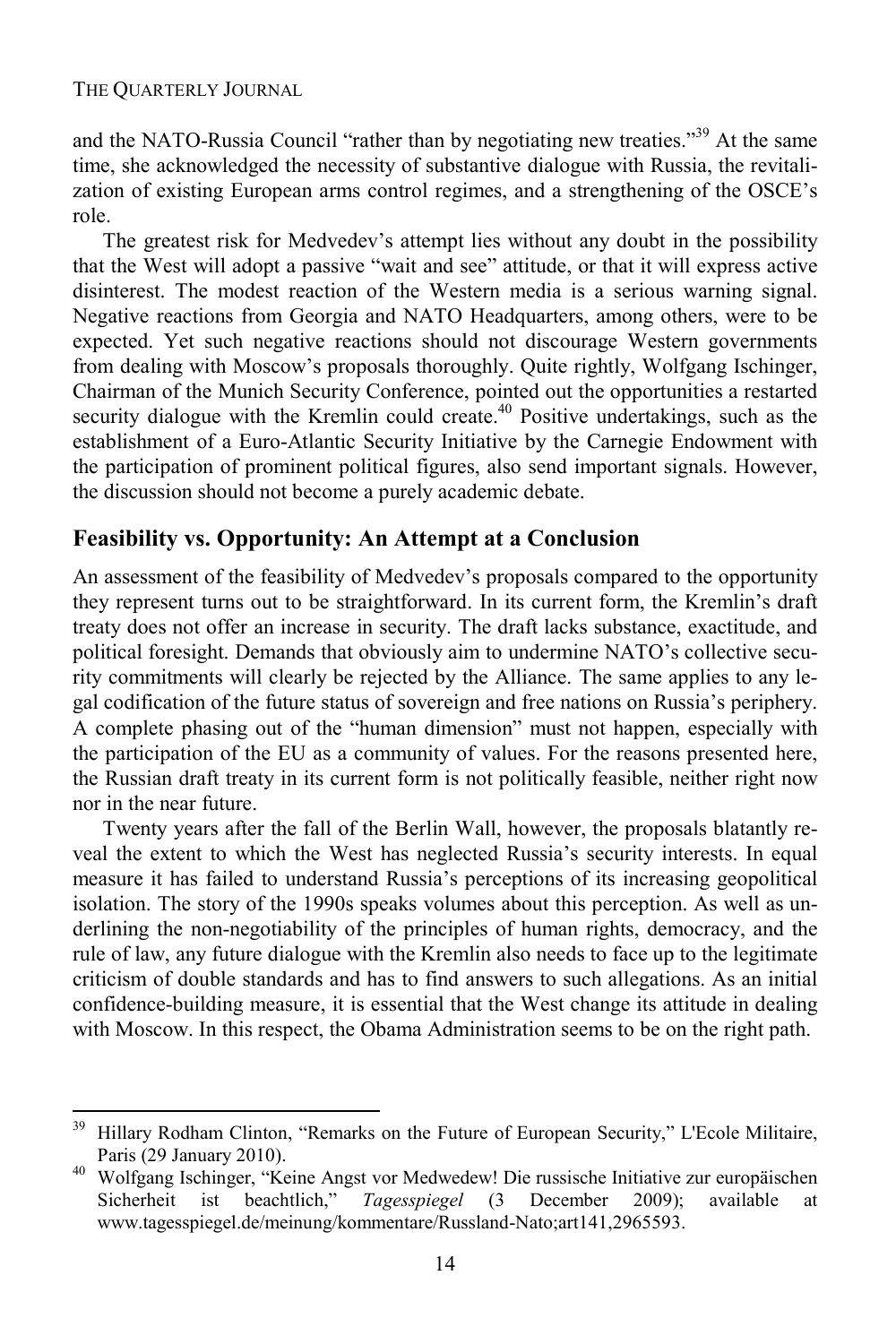Aside from the ongoing Corfu Process, the format of a future dialogue remains open to discussion. The OSCE Platform for Cooperative Security, $41$  which was established in 1999, is one possible instrument, as it already has an inclusive approach featuring the participation of all European security organizations. This would also be a way of raising the profile of this instrument, whose performance currently lags behind its ambitious aspirations. The possible topics of a prospective security debate could range from arms control, energy security, environmental security, and financial security, to unresolved territorial conflicts in Eurasia, terrorism, and drug-related crime, to WMD proliferation, the situations in Afghanistan and Pakistan, and the problem of radical Islamization in Central Asia. NATO could also regain trust by tackling one of Russia's most urgent concerns: the imbalance of conventional forces in Europe to the disadvantage of Russia. For this purpose, the deadlocked CFE Treaty would commend itself. A resumption of the treaty's verification regime by Russia, coupled with parallel concessions by NATO on the "flank" issue and the "Istanbul Commitments," could be an important precursor stage to the negotiation of a "CFE III."<sup>42</sup> In the long run, a step of this kind could be in the interest of the United States as well, as it would serve to bolster President Obama's vision of a "global zero."

One possible risk inherent in any future security dialogue is that it could be reduced entirely to bilateral consultations between Moscow and Washington. In the end, a dialogue of this kind between ostensible equal partners could again suffer from the United States' volatile Russia policy. In this context, the Republican Party's recent acquisition of the power to filibuster in the U.S. Senate could have a negative impact on future U.S. foreign policy, for instance with regard to the ratification of arms control treaties. Hence, the EU in particular faces a challenge to play a constructive role—and to remain internally consistent, if possible—in the upcoming discussions.

Dmitry Medvedev, together with the entire Russian leadership, has to accept criticism for endangering his own initiative by the hasty presentation of an insubstantial draft. The Kremlin's unexpected continued pursuit of this initiative could indeed indicate internal synchronization problems as well as conflicting interests within the administrative apparatus. At the same time, there can be no more contention over the fact that there is ample reason for improving existing structures in the long term. Whether Europe needs merely another organization or another document is doubtful. The OSCE in particular, with its associated instruments, already fulfills the structural preconditions for a comprehensive and collective pan-European security organization—except for the legal commitment. Moscow's insistence on legally binding regulations is naïve to the extent that a treaty can be no substitute for political solutions. To find possible solutions, it is necessary rather to intensify the debate by jointly identifying common ground as well as diverging perceptions. Although the quintessence of Medvedev's

 $\overline{\phantom{a}}$ 

<sup>41 &</sup>quot;Operational Document: The Platform for Cooperative Security," in the *Charter for European Security* (Istanbul, 8 November 1999), 17–19; available at www.osce.org/item/ 17497.html. 42 Ulrich Kühn, "Conventional Arms Control in Europe: Overcoming the Impasse," *Russia in* 

*Global Affairs* (forthcoming, Summer 2010).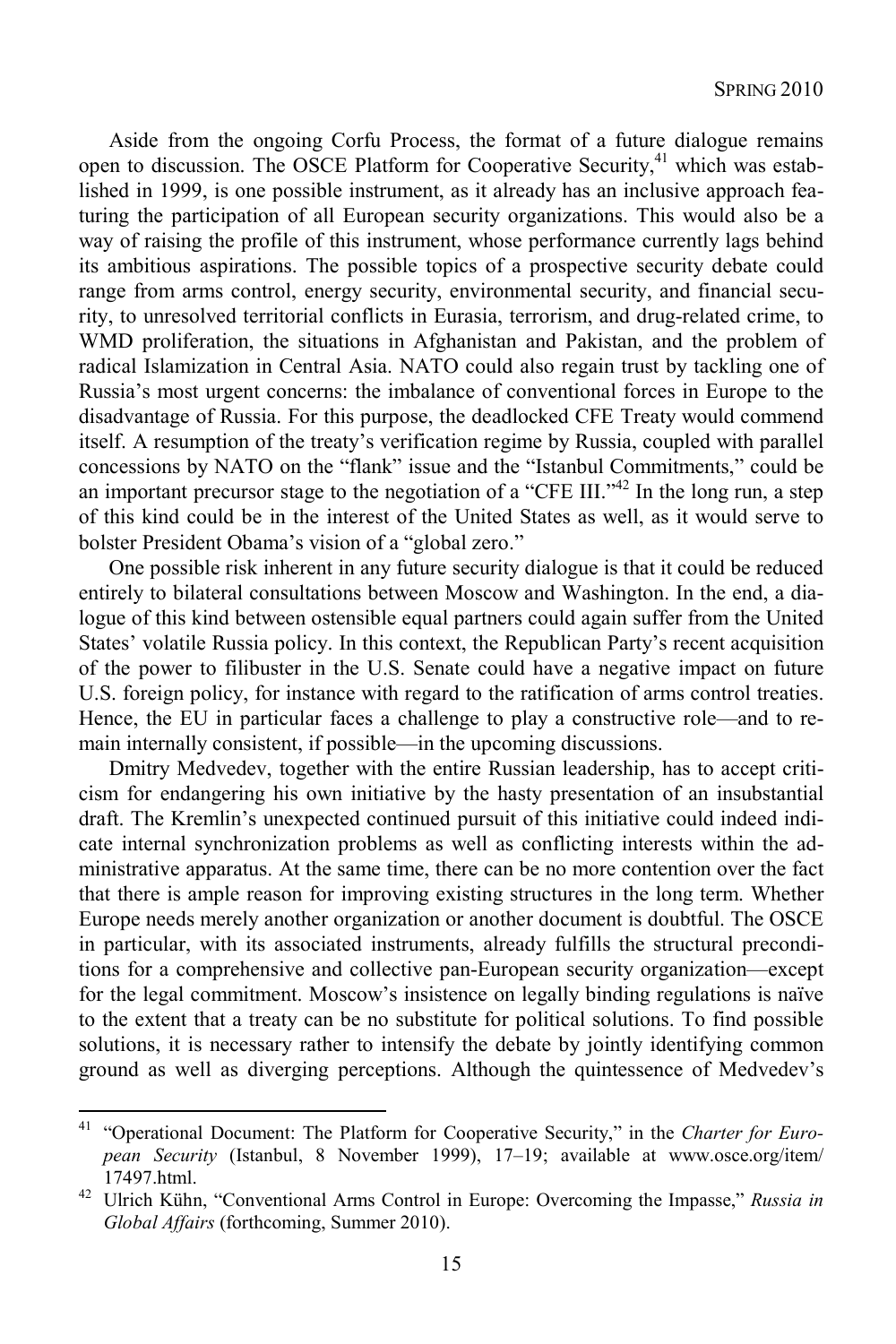proposals is a reiteration of familiar demands from the 1990s, they offer the opportunity for a serious dialogue. As the need for cooperative security measures increases, Europe should grasp this opportunity.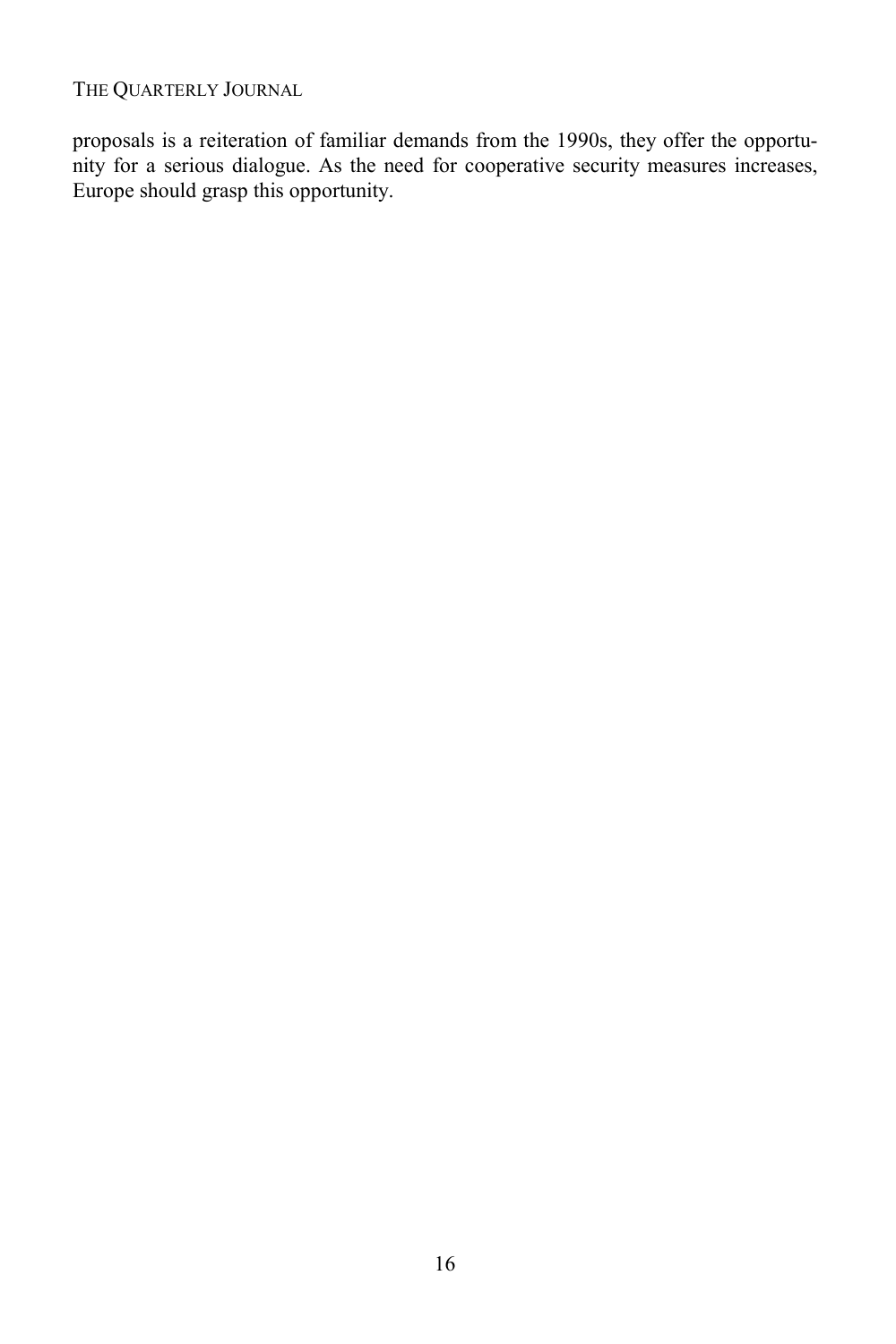### **Bibliography**

*[Charter for European Security](http://www.osce.org/mc/17502)*. Istanbul, 1999.

*[Charter of Paris for a New Europe](http://www.ena.lu/charter-paris-new-europe-paris-21-november-1990-020302522.html.)*. In *Conference on Security and Cooperation in Europe*., 1990.

[Clinton, Hillary Rodham.](http://connections-qj.org/biblio?f%5bauthor%5d=6209) *[Remarks on the Future of European Security](http://connections-qj.org/node/7610)*. Paris: L'Ecole Militaire, 2010.

*[Code of Conduct on Politico-Military Aspects of Security](http://www.osce.org/fsc/41355)*. OSCE, 1994.

[Cohen, Stephen F..](http://connections-qj.org/biblio?f%5bauthor%5d=7391) ["The New American Cold War."](http://connections-qj.org/node/7586) *The Nation* (2006).

*[Euro-Atlantic Security. One Vision, Three Paths](http://connections-qj.org/node/7585)*. EastWest Institute, 2009.

*[Founding Act on Mutual Relations, Cooperation and Security between NATO and the](http://www.nato.int/cps/en/natolive/official_texts_25468.htm)  [Russian Federation](http://www.nato.int/cps/en/natolive/official_texts_25468.htm)*. Paris, 1997.

[Ghebali, Victor-Yves.](http://connections-qj.org/biblio?f%5bauthor%5d=7395) ["Growing Pains at the OSCE: The Rise and Fall of Russia's Pan-](http://connections-qj.org/node/7601)[European Expectations.](http://connections-qj.org/node/7601)" *Cambridge Review of International Affairs* 18, no. 3 (2005): 375-88.

[Grushko, Alexander.](http://connections-qj.org/biblio?f%5bauthor%5d=7399) ["Proposals from the Russian President Dmitry Medvedev on the](http://connections-qj.org/node/7607)  [New European Security Treaty: Origins and Prospects.](http://connections-qj.org/node/7607)" *RIA Novosti* (2009).

[Ischinger, Wolfgang.](http://connections-qj.org/biblio?f%5bauthor%5d=7401) ["Keine Angst vor Medwedew! Die russische Initiative zur](http://www.tagesspiegel.de/meinung/kommentare/Russland-Nato;art141,2965593)  [europäischen Sicherheit ist beachtlich."](http://www.tagesspiegel.de/meinung/kommentare/Russland-Nato;art141,2965593) *Tagesspiegel* (2009).

[Kühn, Ulrich.](http://connections-qj.org/biblio?f%5bauthor%5d=485) ["Conventional Arms Control in Europe: Overcoming the Impasse."](http://connections-qj.org/node/7613) *Russia in Global Affairs* (2010).

[Kühn, Ulrich.](http://connections-qj.org/biblio?f%5bauthor%5d=485) *[From Capitol Hill to Istanbul: The Origins of the Current CFE Deadlock](http://connections-qj.org/node/7598)* In *CORE Working Paper*., 2009.

[Lavrov, Sergey.](http://connections-qj.org/biblio?f%5bauthor%5d=6954) *[Statement at the Opening Session of the OSCE Annual Security Review](http://connections-qj.org/node/7595)  [Conference, Vienna](http://connections-qj.org/node/7595)*., 2009.

[Lavrov, Sergey.](http://connections-qj.org/biblio?f%5bauthor%5d=6954) *[Statement at the Opening Session of the OSCE Annual Review](http://connections-qj.org/node/7606)  [Conference](http://connections-qj.org/node/7606)*. Vienna, 2009.

[Lavrov, Sergey.](http://connections-qj.org/biblio?f%5bauthor%5d=6954) *[Statement at the Seventeenth Meeting of the OSCE Ministerial](http://connections-qj.org/node/7608)  [Council](http://connections-qj.org/node/7608)*., 2009.

[Lukyanov, Fyodor.](http://connections-qj.org/biblio?f%5bauthor%5d=6608) ["Rethinking Security in "Greater Europe": Why Russia Is Seeking a](http://eng.globalaffairs.ru/numbers/28/1298.html)  [New Architecture."](http://eng.globalaffairs.ru/numbers/28/1298.html) *Russia in Global Affairs* 7, no. 3 (2009).

[Lynch, Dov.](http://connections-qj.org/biblio?f%5bauthor%5d=7114) "*[The Corfu Process](http://connections-qj.org/node/7594)*." In *The Indivisibility of Security: Russia and Euro-Atlantic Security*, 35 ff. Rome: NATO Defense College, 2009.

[M. Sarkozy, Nicolas.](http://connections-qj.org/biblio?f%5bauthor%5d=7393) *[Sarkozy, Speech at the World Policy Conference](http://www.ambafrance-uk.org/President-Sarkozy-s-World-Policy.html)*. Evian, 2008.

[Medvedev, Dmitry.](http://connections-qj.org/biblio?f%5bauthor%5d=6338) *[Medvedev, Speech at the World Policy Conference](http://archive.kremlin.ru/eng/speeches/2008/10/08/2159_type82912type82914_207457.shtml)*. Evian, 2008.

[Medvedev, Dmitry.](http://connections-qj.org/biblio?f%5bauthor%5d=6338) *[Speech at Meeting with German Political, Parliamentary, and Civic](http://www.mid.ru/brp_4.nsf/e78a48070f128a7b43256999005bcbb3/c080dc2ff8d93629c3257460003496c4)  [Leaders](http://www.mid.ru/brp_4.nsf/e78a48070f128a7b43256999005bcbb3/c080dc2ff8d93629c3257460003496c4)*. Berlin, 2008.